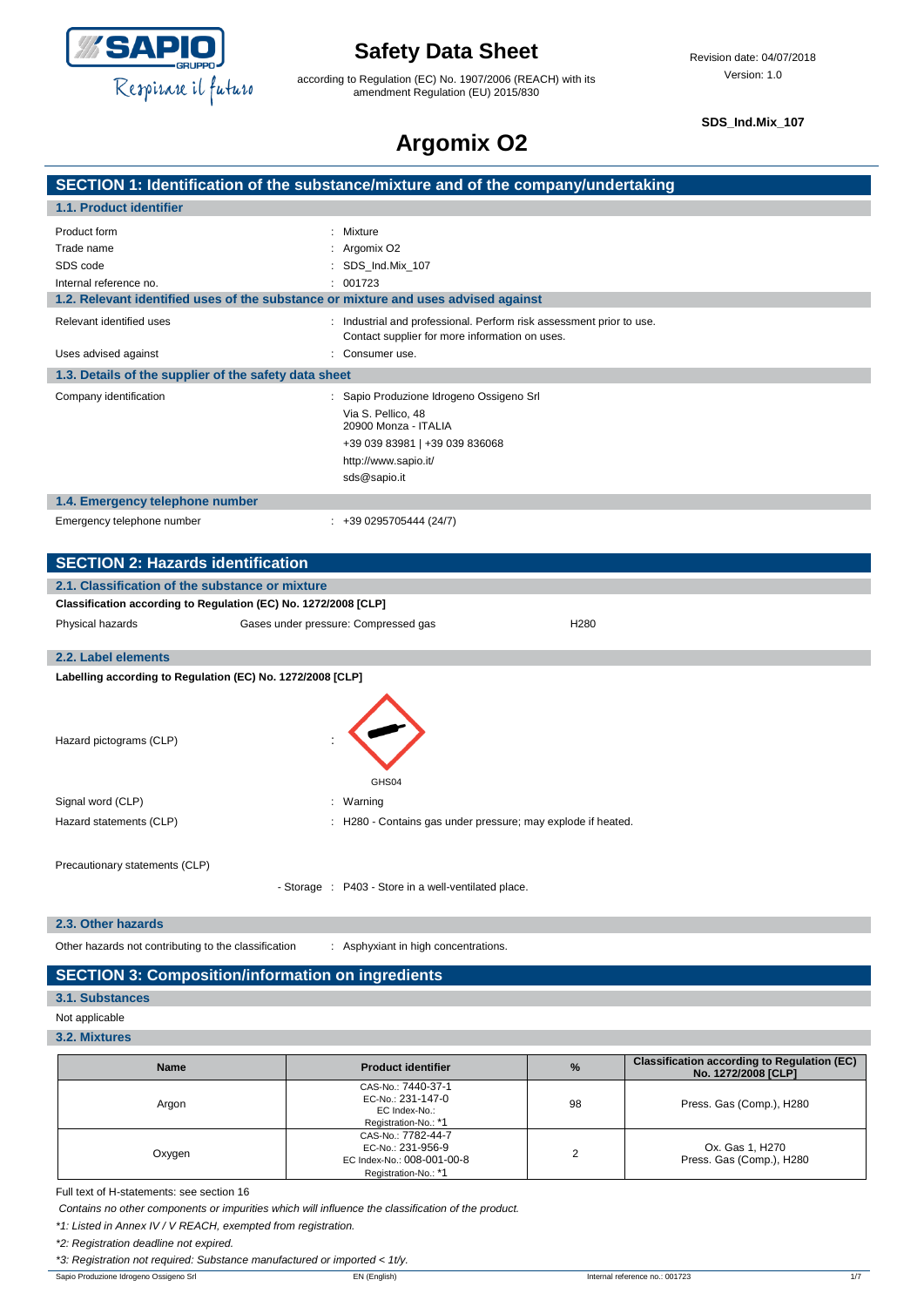

 $4.1.$ 

## **Safety Data Sheet**

according to Regulation (EC) No. 1907/2006 (REACH) with its amendment Regulation (EU) 2015/830

#### **SDS\_Ind.Mix\_107**

## **Argomix O2**

| <b>SECTION 4: First aid measures</b>                                            |                                                                                                                                                                                               |  |
|---------------------------------------------------------------------------------|-----------------------------------------------------------------------------------------------------------------------------------------------------------------------------------------------|--|
| 4.1. Description of first aid measures                                          |                                                                                                                                                                                               |  |
| - Inhalation                                                                    | : Remove victim to uncontaminated area wearing self contained breathing apparatus. Keep victim warm and<br>rested. Call a doctor. Perform cardiopulmonary resuscitation if breathing stopped. |  |
| - Skin contact                                                                  | : Adverse effects not expected from this product.                                                                                                                                             |  |
| - Eye contact                                                                   | : Adverse effects not expected from this product.                                                                                                                                             |  |
| - Ingestion                                                                     | : Ingestion is not considered a potential route of exposure.                                                                                                                                  |  |
|                                                                                 |                                                                                                                                                                                               |  |
| 4.2. Most important symptoms and effects, both acute and delayed                |                                                                                                                                                                                               |  |
|                                                                                 | In high concentrations may cause asphyxiation. Symptoms may include loss of mobility/consciousness.<br>Victim may not be aware of asphyxiation.<br>Refer to section 11.                       |  |
| 4.3. Indication of any immediate medical attention and special treatment needed |                                                                                                                                                                                               |  |
|                                                                                 | None.                                                                                                                                                                                         |  |
|                                                                                 |                                                                                                                                                                                               |  |

| <b>SECTION 5: Firefighting measures</b>                            |                                                                                                                                                                                                                                                                                                                                                                                                                                                                                                   |
|--------------------------------------------------------------------|---------------------------------------------------------------------------------------------------------------------------------------------------------------------------------------------------------------------------------------------------------------------------------------------------------------------------------------------------------------------------------------------------------------------------------------------------------------------------------------------------|
| 5.1. Extinguishing media                                           |                                                                                                                                                                                                                                                                                                                                                                                                                                                                                                   |
| - Suitable extinguishing media<br>- Unsuitable extinguishing media | : Water spray or fog.<br>: Do not use water jet to extinguish.                                                                                                                                                                                                                                                                                                                                                                                                                                    |
| 5.2. Special hazards arising from the substance or mixture         |                                                                                                                                                                                                                                                                                                                                                                                                                                                                                                   |
| Specific hazards<br>Hazardous combustion products                  | : Exposure to fire may cause containers to rupture/explode.<br>: None.                                                                                                                                                                                                                                                                                                                                                                                                                            |
| 5.3. Advice for firefighters                                       |                                                                                                                                                                                                                                                                                                                                                                                                                                                                                                   |
| Specific methods                                                   | : Use fire control measures appropriate for the surrounding fire. Exposure to fire and heat radiation may cause<br>gas receptacles to rupture. Cool endangered receptacles with water spray jet from a protected position.<br>Prevent water used in emergency cases from entering sewers and drainage systems.<br>If possible, stop flow of product.<br>Use water spray or fog to knock down fire fumes if possible.<br>Move containers away from the fire area if this can be done without risk. |
| Special protective equipment for fire fighters                     | : In confined space use self-contained breathing apparatus.<br>Standard protective clothing and equipment (Self Contained Breathing Apparatus) for fire fighters.<br>Standard EN 137 - Self-contained open-circuit compressed air breathing apparatus with full face mask.<br>Standard EN 469 - Protective clothing for firefighters. Standard - EN 659: Protective gloves for firefighters.                                                                                                      |

| <b>SECTION 6: Accidental release measures</b>                            |                                                                                                                                                                                                                                                                                                                                                                                                                                                |  |  |  |
|--------------------------------------------------------------------------|------------------------------------------------------------------------------------------------------------------------------------------------------------------------------------------------------------------------------------------------------------------------------------------------------------------------------------------------------------------------------------------------------------------------------------------------|--|--|--|
| 6.1. Personal precautions, protective equipment and emergency procedures |                                                                                                                                                                                                                                                                                                                                                                                                                                                |  |  |  |
|                                                                          | Try to stop release.<br>Evacuate area.<br>Wear self-contained breathing apparatus when entering area unless atmosphere is proved to be safe.<br>Ensure adequate air ventilation.<br>Prevent from entering sewers, basements and workpits, or any place where its accumulation can be<br>dangerous.<br>Act in accordance with local emergency plan.<br>Stay upwind.<br>Oxygen detectors should be used when asphyxiating gases may be released. |  |  |  |
| <b>6.2. Environmental precautions</b>                                    |                                                                                                                                                                                                                                                                                                                                                                                                                                                |  |  |  |
|                                                                          | Try to stop release.                                                                                                                                                                                                                                                                                                                                                                                                                           |  |  |  |
| 6.3. Methods and material for containment and cleaning up                |                                                                                                                                                                                                                                                                                                                                                                                                                                                |  |  |  |
|                                                                          | Ventilate area.                                                                                                                                                                                                                                                                                                                                                                                                                                |  |  |  |
| 6.4. Reference to other sections                                         |                                                                                                                                                                                                                                                                                                                                                                                                                                                |  |  |  |
|                                                                          | See also sections 8 and 13.                                                                                                                                                                                                                                                                                                                                                                                                                    |  |  |  |
| <b>SECTION 7: Handling and storage</b>                                   |                                                                                                                                                                                                                                                                                                                                                                                                                                                |  |  |  |
| 7.1. Precautions for safe handling                                       |                                                                                                                                                                                                                                                                                                                                                                                                                                                |  |  |  |
| Safe use of the product                                                  | : The product must be handled in accordance with good industrial hygiene and safety procedures.<br>Only experienced and properly instructed persons should handle gases under pressure.<br>Consider pressure relief device(s) in gas installations.<br>Ensure the complete gas system was (or is regularily) checked for leaks before use.                                                                                                     |  |  |  |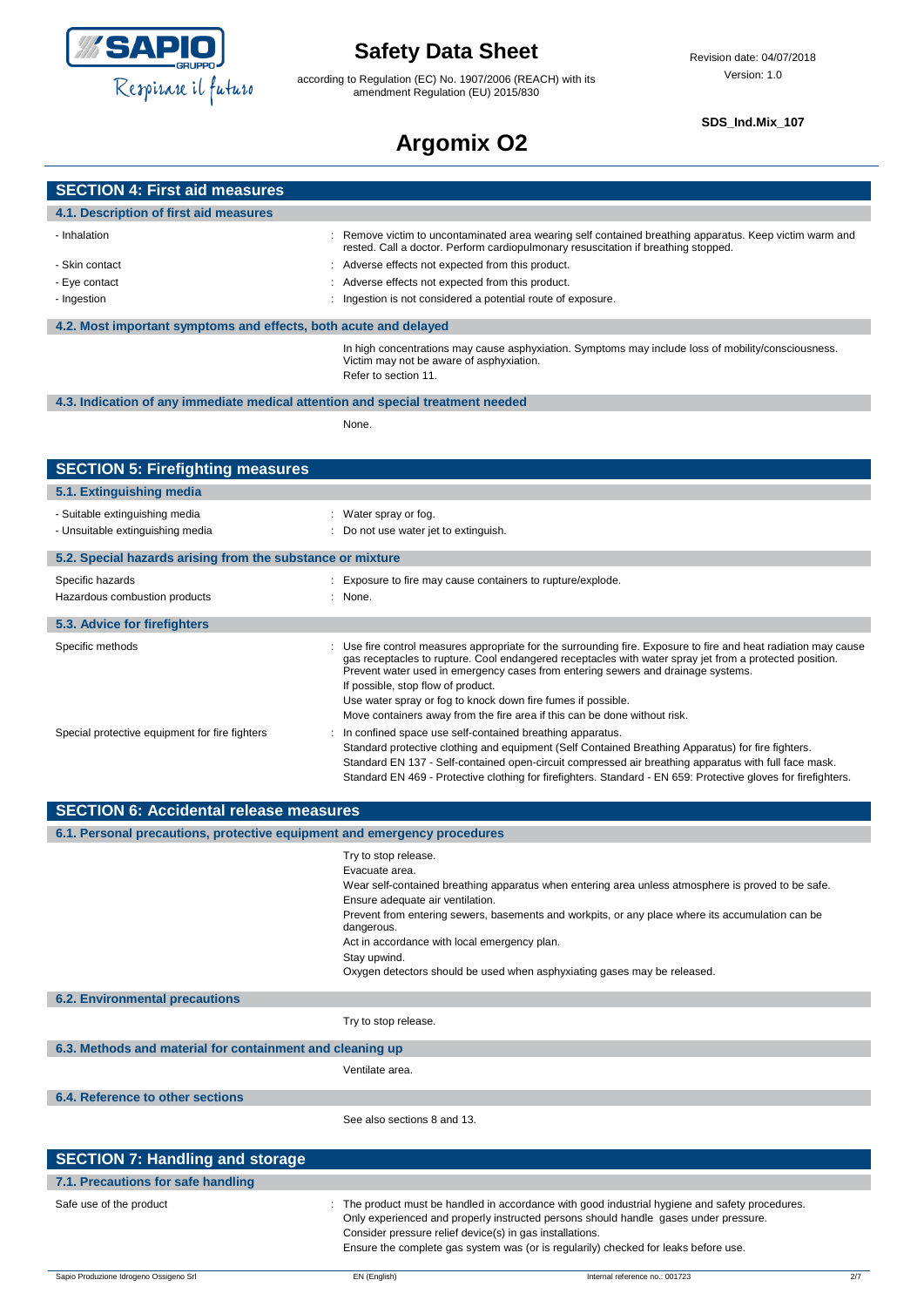

according to Regulation (EC) No. 1907/2006 (REACH) with its amendment Regulation (EU) 2015/830

#### **SDS\_Ind.Mix\_107**

| <b>Argomix O2</b>                                                 |                                                                                                                                                                                                                                                                                                                                                                                                                                                                                                                                                                                                                                                                                                                                                                                                                                                                                                                                                                                                                                                                                                                                                                                                                                                                                                                                                                                                             |  |  |
|-------------------------------------------------------------------|-------------------------------------------------------------------------------------------------------------------------------------------------------------------------------------------------------------------------------------------------------------------------------------------------------------------------------------------------------------------------------------------------------------------------------------------------------------------------------------------------------------------------------------------------------------------------------------------------------------------------------------------------------------------------------------------------------------------------------------------------------------------------------------------------------------------------------------------------------------------------------------------------------------------------------------------------------------------------------------------------------------------------------------------------------------------------------------------------------------------------------------------------------------------------------------------------------------------------------------------------------------------------------------------------------------------------------------------------------------------------------------------------------------|--|--|
|                                                                   | Do not smoke while handling product.<br>Use only properly specified equipment which is suitable for this product, its supply pressure and temperature.<br>Contact your gas supplier if in doubt.<br>Avoid suck back of water, acid and alkalis.<br>Do not breathe gas.<br>Avoid release of product into atmosphere.                                                                                                                                                                                                                                                                                                                                                                                                                                                                                                                                                                                                                                                                                                                                                                                                                                                                                                                                                                                                                                                                                         |  |  |
| Safe handling of the gas receptacle                               | Do not allow backfeed into the container.<br>Protect receptacles from physical damage; do not drag, roll, slide or drop.<br>When moving receptacles, even for short distances, use a cart (trolley, hand truck, etc.) designed to<br>transport receptacles.<br>Leave valve protection caps in place until the container has been secured against either a wall or bench or<br>placed in a container stand and is ready for use.<br>If user experiences any difficulty operating receptacle valve discontinue use and contact supplier.<br>Never attempt to repair or modify container valves or safety relief devices.<br>Damaged valves should be reported immediately to the supplier.<br>Keep container valve outlets clean and free from contaminants particularly oil and water.<br>Replace valve outlet caps or plugs and container caps where supplied as soon as container is disconnected<br>from equipment.<br>Close container valve after each use and when empty, even if still connected to equipment.<br>Never attempt to transfer gases from one container to another.<br>Never use direct flame or electrical heating devices to raise the pressure of a container.<br>Do not remove or deface labels provided by the supplier for the identification of the receptacle contents.<br>Suck back of water into the container must be prevented.<br>Open valve slowly to avoid pressure shock. |  |  |
| 7.2. Conditions for safe storage, including any incompatibilities |                                                                                                                                                                                                                                                                                                                                                                                                                                                                                                                                                                                                                                                                                                                                                                                                                                                                                                                                                                                                                                                                                                                                                                                                                                                                                                                                                                                                             |  |  |
|                                                                   | Observe all regulations and local requirements regarding storage of containers.<br>Containers should not be stored in conditions likely to encourage corrosion.<br>Container valve guards or caps should be in place.<br>Containers should be stored in the vertical position and properly secured to prevent them from falling over.<br>Stored containers should be periodically checked for general condition and leakage.<br>Keep container below 50°C in a well ventilated place.<br>Store containers in location free from fire risk and away from sources of heat and ignition.<br>Keep away from combustible materials.                                                                                                                                                                                                                                                                                                                                                                                                                                                                                                                                                                                                                                                                                                                                                                              |  |  |
| 7.3. Specific end use(s)                                          |                                                                                                                                                                                                                                                                                                                                                                                                                                                                                                                                                                                                                                                                                                                                                                                                                                                                                                                                                                                                                                                                                                                                                                                                                                                                                                                                                                                                             |  |  |

None.

| <b>SECTION 8: Exposure controls/personal protection</b>                   |  |                                                                                                                                                                                                                                                                                       |                                                                                                                                                                                                                     |  |
|---------------------------------------------------------------------------|--|---------------------------------------------------------------------------------------------------------------------------------------------------------------------------------------------------------------------------------------------------------------------------------------|---------------------------------------------------------------------------------------------------------------------------------------------------------------------------------------------------------------------|--|
| 8.1. Control parameters                                                   |  |                                                                                                                                                                                                                                                                                       |                                                                                                                                                                                                                     |  |
| OEL (Occupational Exposure Limits)                                        |  | None available.                                                                                                                                                                                                                                                                       |                                                                                                                                                                                                                     |  |
| DNEL (Derived-No Effect Level)                                            |  | None available.                                                                                                                                                                                                                                                                       |                                                                                                                                                                                                                     |  |
| PNEC (Predicted No-Effect Concentration)                                  |  | None available.                                                                                                                                                                                                                                                                       |                                                                                                                                                                                                                     |  |
| 8.2. Exposure controls                                                    |  |                                                                                                                                                                                                                                                                                       |                                                                                                                                                                                                                     |  |
| 8.2.1. Appropriate engineering controls                                   |  |                                                                                                                                                                                                                                                                                       |                                                                                                                                                                                                                     |  |
| 8.2.2. Individual protection measures, e.g. personal protective equipment |  | Provide adequate general and local exhaust ventilation.<br>Systems under pressure should be regularily checked for leakages.<br>Oxygen detectors should be used when asphyxiating gases may be released.<br>Consider the use of a work permit system e.g. for maintenance activities. |                                                                                                                                                                                                                     |  |
|                                                                           |  | should be considered:                                                                                                                                                                                                                                                                 | A risk assessment should be conducted and documented in each work area to assess the risks related to the<br>use of the product and to select the PPE that matches the relevant risk. The following recommendations |  |
|                                                                           |  | PPE compliant to the recommended EN/ISO standards should be selected.                                                                                                                                                                                                                 |                                                                                                                                                                                                                     |  |
| • Eye/face protection                                                     |  | Wear safety glasses with side shields.                                                                                                                                                                                                                                                |                                                                                                                                                                                                                     |  |
|                                                                           |  | Standard EN 166 - Personal eye-protection - specifications.                                                                                                                                                                                                                           |                                                                                                                                                                                                                     |  |
| • Skin protection                                                         |  |                                                                                                                                                                                                                                                                                       |                                                                                                                                                                                                                     |  |
| - Hand protection                                                         |  | : Wear working gloves when handling gas containers.<br>Standard EN 388 - Protective gloves against mechanical risk.                                                                                                                                                                   |                                                                                                                                                                                                                     |  |
| - Other                                                                   |  | Wear safety shoes while handling containers.                                                                                                                                                                                                                                          |                                                                                                                                                                                                                     |  |
|                                                                           |  | Standard EN ISO 20345 - Personal protective equipment - Safety footwear.                                                                                                                                                                                                              |                                                                                                                                                                                                                     |  |
| • Respiratory protection                                                  |  | deficient atmospheres.                                                                                                                                                                                                                                                                | Self contained breathing apparatus (SCBA) or positive pressure airline with mask are to be used in oxygen-                                                                                                          |  |
|                                                                           |  |                                                                                                                                                                                                                                                                                       | Standard EN 137 - Self-contained open-circuit compressed air breathing apparatus with full face mask.                                                                                                               |  |
| • Thermal hazards                                                         |  | None in addition to the above sections.                                                                                                                                                                                                                                               |                                                                                                                                                                                                                     |  |
| Sapio Produzione Idrogeno Ossigeno Srl                                    |  | EN (English)                                                                                                                                                                                                                                                                          | Internal reference no.: 001723<br>3/7                                                                                                                                                                               |  |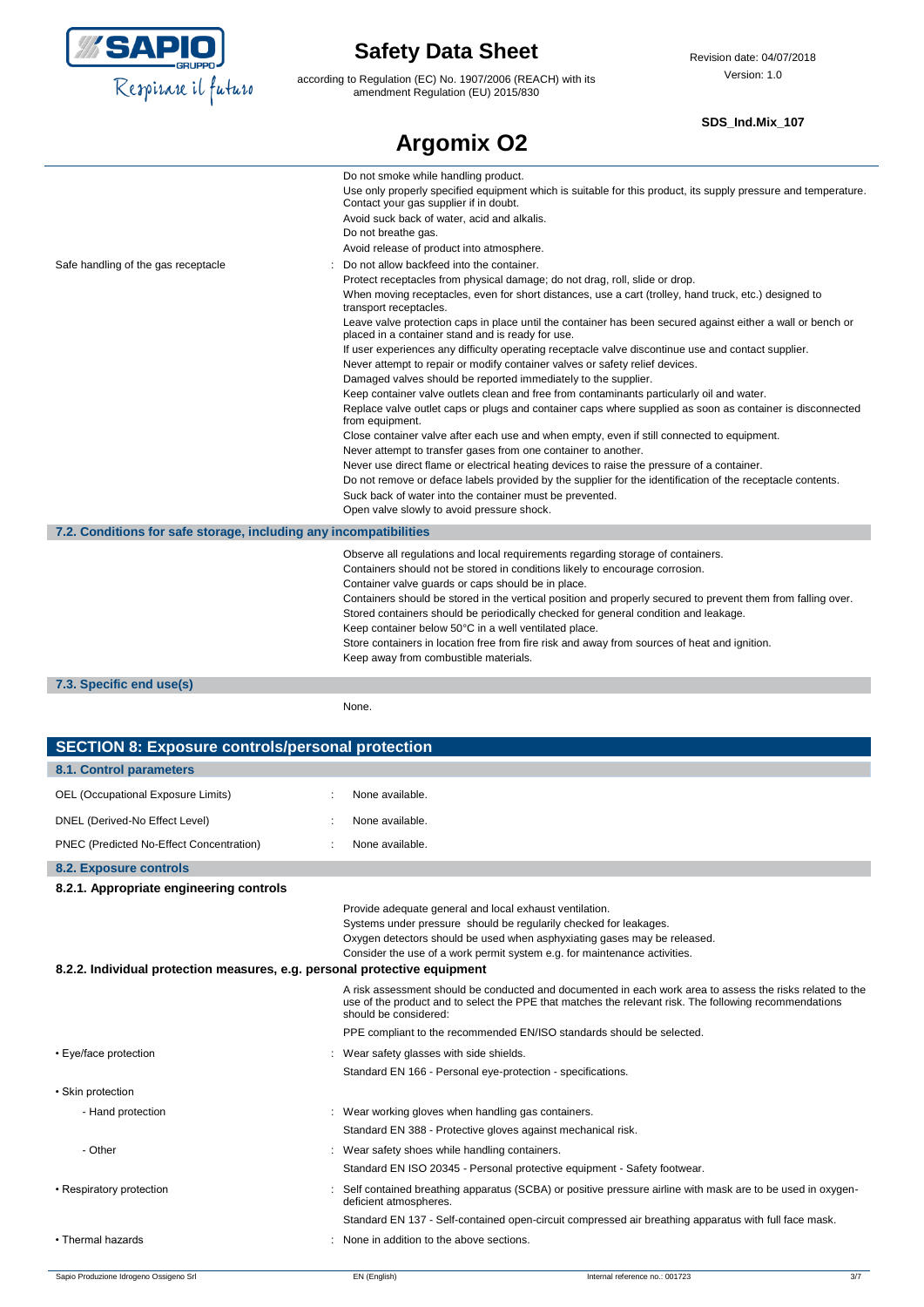

according to Regulation (EC) No. 1907/2006 (REACH) with its amendment Regulation (EU) 2015/830

**SDS\_Ind.Mix\_107**

# **Argomix O2**

#### **8.2.3. Environmental exposure controls**

None necessary.

| <b>SECTION 9: Physical and chemical properties</b>         |  |                                                                                                        |  |
|------------------------------------------------------------|--|--------------------------------------------------------------------------------------------------------|--|
| 9.1. Information on basic physical and chemical properties |  |                                                                                                        |  |
| Appearance                                                 |  |                                                                                                        |  |
| Physical state at 20°C / 101.3kPa<br>$\bullet$             |  | Gas                                                                                                    |  |
| Colour                                                     |  | Mixture contains one or more component(s) which have the following colour(s):<br>Colourless.           |  |
| Odour                                                      |  | Odourless.                                                                                             |  |
| Odour threshold                                            |  | Odour threshold is subjective and inadequate to warn of overexposure.                                  |  |
| pH                                                         |  | Not applicable for gases and gas mixtures.                                                             |  |
| Melting point / Freezing point                             |  | Not applicable for gas mixtures.                                                                       |  |
| Boiling point                                              |  | Not applicable for gas mixtures.                                                                       |  |
| Flash point                                                |  | Not applicable for gases and gas mixtures.                                                             |  |
| Evaporation rate                                           |  | Not applicable for gases and gas mixtures.                                                             |  |
| Flammability (solid, gas)                                  |  | Non flammable.                                                                                         |  |
| <b>Explosive limits</b>                                    |  | Non flammable.                                                                                         |  |
| Vapour pressure [20°C]                                     |  | Not applicable.                                                                                        |  |
| Vapour pressure [50°C]                                     |  | Not applicable.                                                                                        |  |
| Vapour density                                             |  | Not applicable.                                                                                        |  |
| Relative density, gas (air=1)                              |  | Heavier than air.                                                                                      |  |
| Partition coefficient n-octanol/water (Log Kow)            |  | Not applicable for gas mixtures.                                                                       |  |
| Auto-ignition temperature                                  |  | Non flammable.                                                                                         |  |
| Decomposition temperature                                  |  | Not applicable.                                                                                        |  |
| Viscosity                                                  |  | No reliable data available.                                                                            |  |
| Explosive properties                                       |  | Not applicable.                                                                                        |  |
| Oxidising properties                                       |  | : Not applicable.                                                                                      |  |
| 9.2. Other information                                     |  |                                                                                                        |  |
| Molar mass                                                 |  | Not applicable for gas mixtures.                                                                       |  |
| Other data                                                 |  | Gas/vapour heavier than air. May accumulate in confined spaces, particularly at or below ground level. |  |
| <b>SECTION 10: Stability and reactivity</b>                |  |                                                                                                        |  |
| 10.1. Reactivity                                           |  |                                                                                                        |  |
|                                                            |  | No reactivity hazard other than the effects described in sub-sections below.                           |  |
| 10.2. Chemical stability                                   |  |                                                                                                        |  |
|                                                            |  | Stable under normal conditions.                                                                        |  |
| 10.3. Possibility of hazardous reactions                   |  |                                                                                                        |  |
|                                                            |  | None.                                                                                                  |  |
| 10.4. Conditions to avoid                                  |  |                                                                                                        |  |
|                                                            |  | Avoid moisture in installation systems.                                                                |  |
| 10.5. Incompatible materials                               |  |                                                                                                        |  |
|                                                            |  | None.                                                                                                  |  |
|                                                            |  | For additional information on compatibility refer to ISO 11114.                                        |  |
| 10.6. Hazardous decomposition products                     |  |                                                                                                        |  |
|                                                            |  | Under normal conditions of storage and use, hazardous decomposition products should not be produced.   |  |

| <b>SECTION 11: Toxicological information</b> |                                               |  |  |  |
|----------------------------------------------|-----------------------------------------------|--|--|--|
| 11.1. Information on toxicological effects   |                                               |  |  |  |
| <b>Acute toxicity</b>                        | : No toxicological effects from this product. |  |  |  |
| Skin corrosion/irritation                    | : No known effects from this product.         |  |  |  |
| Serious eye damage/irritation                | : No known effects from this product.         |  |  |  |
| Respiratory or skin sensitisation            | : No known effects from this product.         |  |  |  |
| Germ cell mutagenicity                       | : No known effects from this product.         |  |  |  |
| Carcinogenicity                              | : No known effects from this product.         |  |  |  |
| <b>Toxic for reproduction: Fertility</b>     | : No known effects from this product.         |  |  |  |
| Toxic for reproduction: unborn child         | : No known effects from this product.         |  |  |  |
| <b>STOT-single exposure</b>                  | : No known effects from this product.         |  |  |  |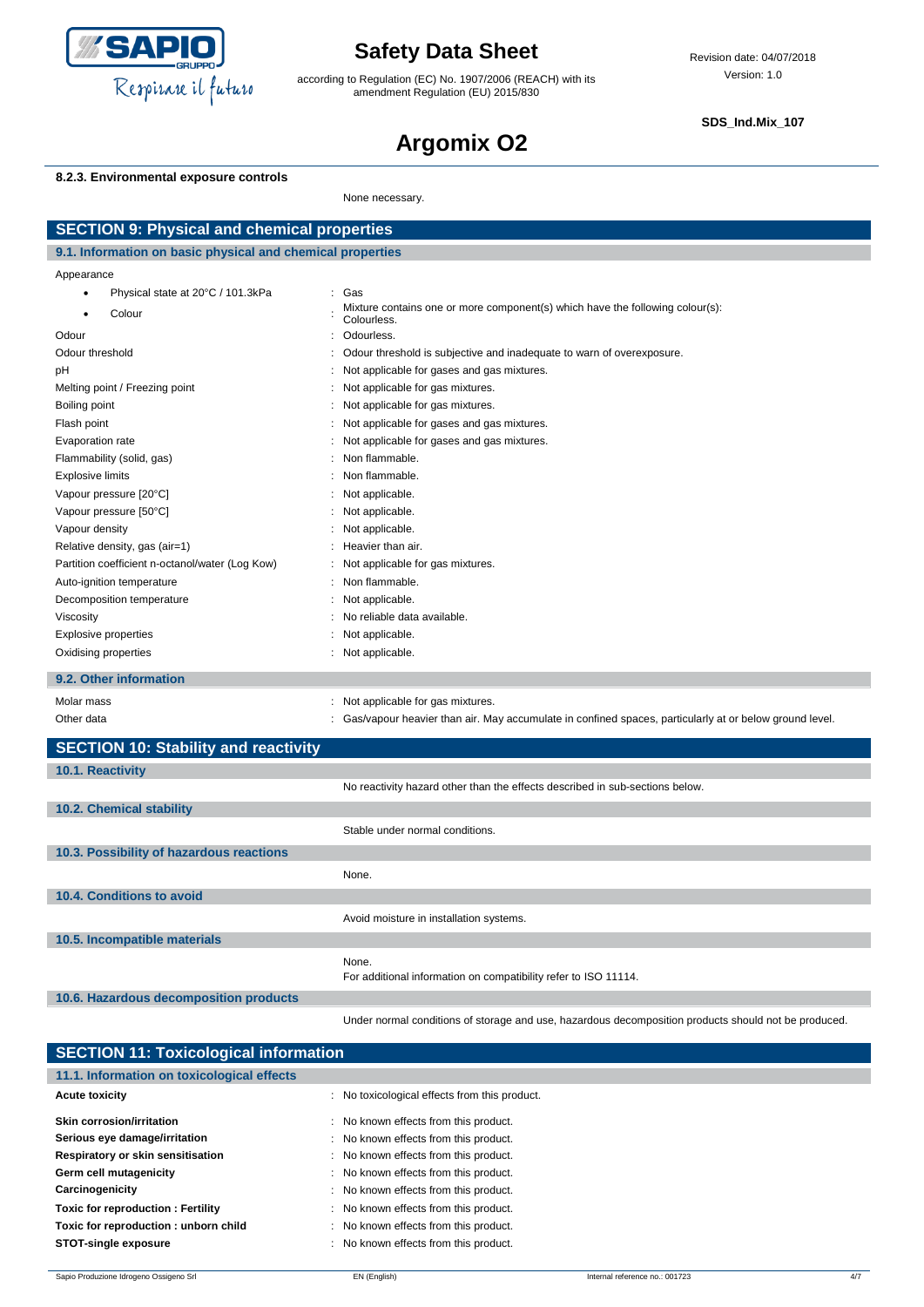

according to Regulation (EC) No. 1907/2006 (REACH) with its amendment Regulation (EU) 2015/830

**SDS\_Ind.Mix\_107**

## **Argomix O2**

|                     | STOT-repeated exposure |  |
|---------------------|------------------------|--|
| A colorado o brezel |                        |  |

**STOT-repeated exposure** : No known effects from this product.

Aspiration hazard<br> **Aspiration hazard in the set of the set of the set of the set of the set of the set of the set of the set of the set of the set of the set of the set of the set of the set of the set of the set of the** 

|  |  |  |  |  | . TVO KITOWIT CHECKS HOTH LITS PROGRAM. |  |
|--|--|--|--|--|-----------------------------------------|--|
|  |  |  |  |  |                                         |  |

| <b>SECTION 12: Ecological information</b>      |                                                                                               |
|------------------------------------------------|-----------------------------------------------------------------------------------------------|
| 12.1. Toxicity                                 |                                                                                               |
|                                                |                                                                                               |
| Assessment                                     | : No ecological damage caused by this product.                                                |
| EC50 48h - Daphnia magna                       | : No data available.                                                                          |
| EC50 72h - Algae                               | No data available.                                                                            |
| LC50 96 h - Fish                               | No data available.                                                                            |
|                                                |                                                                                               |
| 12.2. Persistence and degradability            |                                                                                               |
| Assessment                                     | : No ecological damage caused by this product.                                                |
|                                                |                                                                                               |
| 12.3. Bioaccumulative potential                |                                                                                               |
|                                                | : No data available.                                                                          |
| Assessment                                     |                                                                                               |
| 12.4. Mobility in soil                         |                                                                                               |
|                                                |                                                                                               |
| Assessment                                     | : Because of its high volatility, the product is unlikely to cause ground or water pollution. |
|                                                | Partition into soil is unlikely.                                                              |
| 12.5. Results of PBT and vPvB assessment       |                                                                                               |
|                                                |                                                                                               |
| Assessment                                     | : Not classified as PBT or vPvB.                                                              |
|                                                |                                                                                               |
| 12.6. Other adverse effects                    |                                                                                               |
| Other adverse effects                          | : No known effects from this product.                                                         |
| Effect on the ozone layer                      | None.                                                                                         |
| Effect on global warming                       | : No known effects from this product.                                                         |
| <b>SECTION 13: Disposal considerations</b>     |                                                                                               |
| 13.1. Waste treatment methods                  |                                                                                               |
|                                                | May be vented to atmosphere in a well ventilated place.                                       |
|                                                | Do not discharge into any place where its accumulation could be dangerous.                    |
|                                                | Return unused product in original receptacle to supplier.                                     |
| List of hazardous waste codes (from Commission | 16 05 05 : Gases in pressure containers other than those mentioned in 16 05 04.               |
| Decision 2001/118/EC)                          |                                                                                               |

**13.2. Additional information**

**SECTION 4:** 

External treatment and disposal of waste should comply with applicable local and/or national regulations.

| <b>SEUTION 14: Transport Information</b> |                                                  |
|------------------------------------------|--------------------------------------------------|
| 14.1. UN number                          |                                                  |
|                                          |                                                  |
| UN-No.                                   | : 1956                                           |
| 14.2. UN proper shipping name            |                                                  |
| Transport by road/rail (ADR/RID)         | COMPRESSED GAS, N.O.S. (Argon, Oxygen)           |
| Transport by air (ICAO-TI / IATA-DGR)    | Compressed gas, n.o.s. (Argon, Oxygen)           |
| Transport by sea (IMDG)                  | COMPRESSED GAS, N.O.S. (Argon, Oxygen)<br>$\sim$ |
| 14.3. Transport hazard class(es)         |                                                  |
| Labelling                                |                                                  |

2.2 : Non-flammable, non-toxic gases.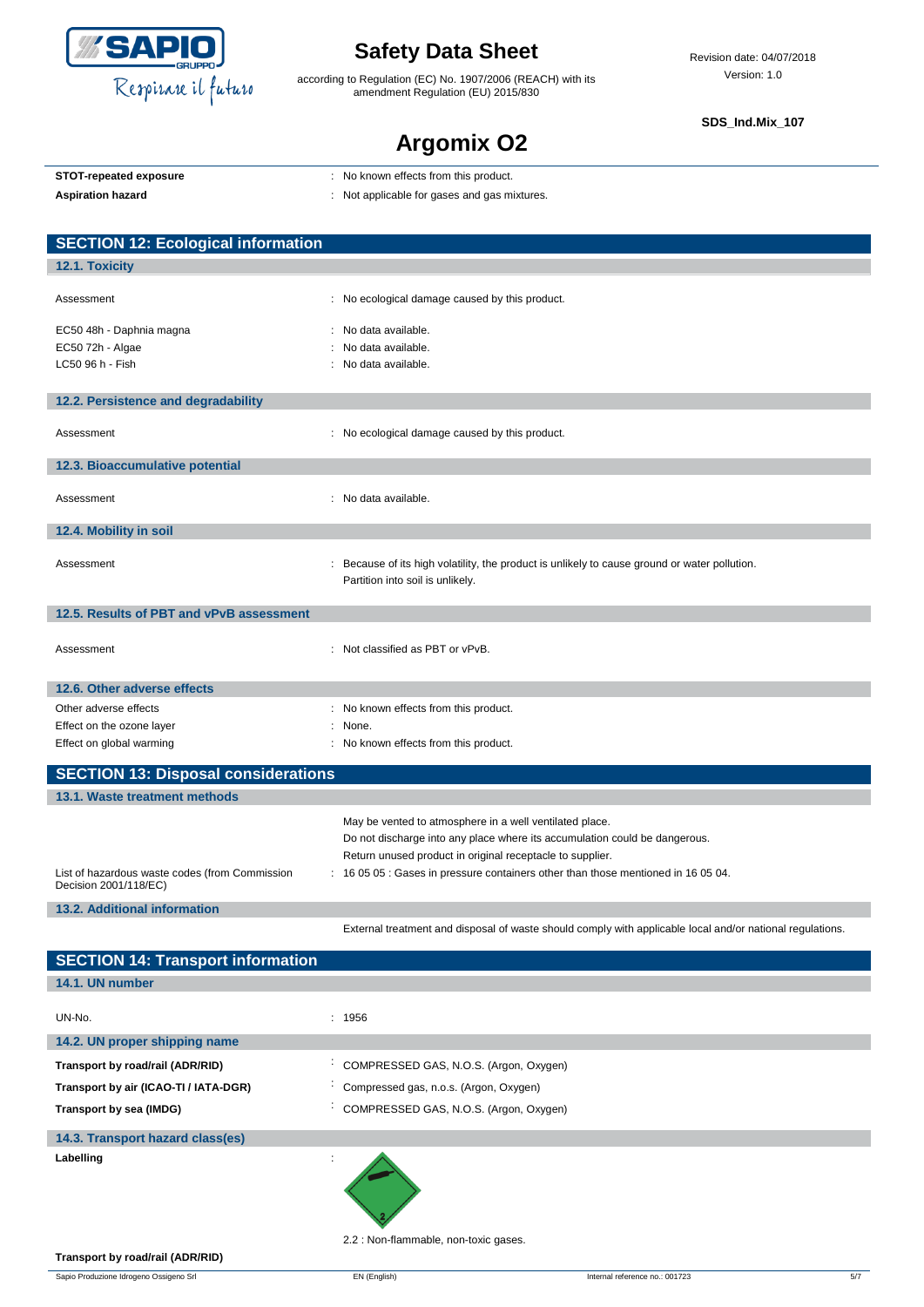

according to Regulation (EC) No. 1907/2006 (REACH) with its amendment Regulation (EU) 2015/830

#### **SDS\_Ind.Mix\_107**

## **Argomix O2**

| Class                                                                          | $\therefore$ 2                                                                                                                                                                                                                                                                                                                     |  |  |  |  |
|--------------------------------------------------------------------------------|------------------------------------------------------------------------------------------------------------------------------------------------------------------------------------------------------------------------------------------------------------------------------------------------------------------------------------|--|--|--|--|
| Classification code                                                            | : 1A                                                                                                                                                                                                                                                                                                                               |  |  |  |  |
| Hazard identification number                                                   | 20                                                                                                                                                                                                                                                                                                                                 |  |  |  |  |
| <b>Tunnel Restriction</b>                                                      | E - Passage forbidden through tunnels of category E                                                                                                                                                                                                                                                                                |  |  |  |  |
| Transport by air (ICAO-TI / IATA-DGR)                                          |                                                                                                                                                                                                                                                                                                                                    |  |  |  |  |
| Class / Div. (Sub. risk(s))                                                    | : 2.2                                                                                                                                                                                                                                                                                                                              |  |  |  |  |
| Transport by sea (IMDG)                                                        |                                                                                                                                                                                                                                                                                                                                    |  |  |  |  |
| Class / Div. (Sub. risk(s))                                                    | : 2.2                                                                                                                                                                                                                                                                                                                              |  |  |  |  |
| Emergency Schedule (EmS) - Fire                                                | $:$ F-C                                                                                                                                                                                                                                                                                                                            |  |  |  |  |
| Emergency Schedule (EmS) - Spillage                                            | $: S-V$                                                                                                                                                                                                                                                                                                                            |  |  |  |  |
| 14.4. Packing group                                                            |                                                                                                                                                                                                                                                                                                                                    |  |  |  |  |
| Transport by road/rail (ADR/RID)                                               | Not applicable                                                                                                                                                                                                                                                                                                                     |  |  |  |  |
| Transport by air (ICAO-TI / IATA-DGR)                                          | Not applicable                                                                                                                                                                                                                                                                                                                     |  |  |  |  |
| Transport by sea (IMDG)                                                        | Not applicable                                                                                                                                                                                                                                                                                                                     |  |  |  |  |
| <b>14.5. Environmental hazards</b>                                             |                                                                                                                                                                                                                                                                                                                                    |  |  |  |  |
| Transport by road/rail (ADR/RID)                                               | None.                                                                                                                                                                                                                                                                                                                              |  |  |  |  |
| Transport by air (ICAO-TI / IATA-DGR)                                          | None.                                                                                                                                                                                                                                                                                                                              |  |  |  |  |
| Transport by sea (IMDG)                                                        | None.                                                                                                                                                                                                                                                                                                                              |  |  |  |  |
| 14.6. Special precautions for user                                             |                                                                                                                                                                                                                                                                                                                                    |  |  |  |  |
| Packing Instruction(s)                                                         |                                                                                                                                                                                                                                                                                                                                    |  |  |  |  |
| Transport by road/rail (ADR/RID)                                               | : P200                                                                                                                                                                                                                                                                                                                             |  |  |  |  |
| Transport by air (ICAO-TI / IATA-DGR)                                          |                                                                                                                                                                                                                                                                                                                                    |  |  |  |  |
| Passenger and Cargo Aircraft                                                   | : 200.                                                                                                                                                                                                                                                                                                                             |  |  |  |  |
| Cargo Aircraft only                                                            | 200.                                                                                                                                                                                                                                                                                                                               |  |  |  |  |
| Transport by sea (IMDG)                                                        | : P200                                                                                                                                                                                                                                                                                                                             |  |  |  |  |
| Special transport precautions                                                  | Avoid transport on vehicles where the load space is not separated from the driver's compartment.<br>Ensure vehicle driver is aware of the potential hazards of the load and knows what to do in the event of an<br>accident or an emergency.<br>Before transporting product containers:<br>- Ensure there is adequate ventilation. |  |  |  |  |
|                                                                                | - Ensure that containers are firmly secured.                                                                                                                                                                                                                                                                                       |  |  |  |  |
|                                                                                | - Ensure container valve is closed and not leaking.                                                                                                                                                                                                                                                                                |  |  |  |  |
|                                                                                | - Ensure valve outlet cap nut or plug (where provided) is correctly fitted.                                                                                                                                                                                                                                                        |  |  |  |  |
|                                                                                | - Ensure valve protection device (where provided) is correctly fitted.                                                                                                                                                                                                                                                             |  |  |  |  |
| 14.7. Transport in bulk according to Annex II of MARPOL 73/78 and the IBC Code |                                                                                                                                                                                                                                                                                                                                    |  |  |  |  |
|                                                                                | Not applicable.                                                                                                                                                                                                                                                                                                                    |  |  |  |  |
| <b>SECTION 15: Regulatory information</b>                                      |                                                                                                                                                                                                                                                                                                                                    |  |  |  |  |
|                                                                                | 15.1 Safety, health and environmental regulations/legislation specific for the substance or mixture                                                                                                                                                                                                                                |  |  |  |  |
| <b>EU-Regulations</b>                                                          |                                                                                                                                                                                                                                                                                                                                    |  |  |  |  |
| Restrictions on use                                                            | : None.                                                                                                                                                                                                                                                                                                                            |  |  |  |  |
| Seveso Directive : 2012/18/EU (Seveso III)                                     | : Not covered.                                                                                                                                                                                                                                                                                                                     |  |  |  |  |
| <b>National regulations</b><br>National legislation                            | : Ensure all national/local regulations are observed.                                                                                                                                                                                                                                                                              |  |  |  |  |
| 15.2. Chemical safety assessment                                               |                                                                                                                                                                                                                                                                                                                                    |  |  |  |  |
|                                                                                | A CSA does not need to be carried out for this product.                                                                                                                                                                                                                                                                            |  |  |  |  |
| <b>SECTION 16: Other information</b>                                           |                                                                                                                                                                                                                                                                                                                                    |  |  |  |  |
| Indication of changes                                                          | Revised safety data sheet in accordance with commission regulation (EU) No 453/2010.                                                                                                                                                                                                                                               |  |  |  |  |
| Abbreviations and acronyms                                                     | : ATE: Acute Toxicity Estimate                                                                                                                                                                                                                                                                                                     |  |  |  |  |
|                                                                                | CLP - Classification Labelling Packaging Regulation; Regulation (EC) No 1272/2008<br>REACH - Registration, Evaluation, Authorisation and Restriction of Chemicals Regulation (EC) No<br>1907/2006                                                                                                                                  |  |  |  |  |

CAS: Chemical Abstract Service

EINECS: European Inventory of Existing Commercial Chemical Substances